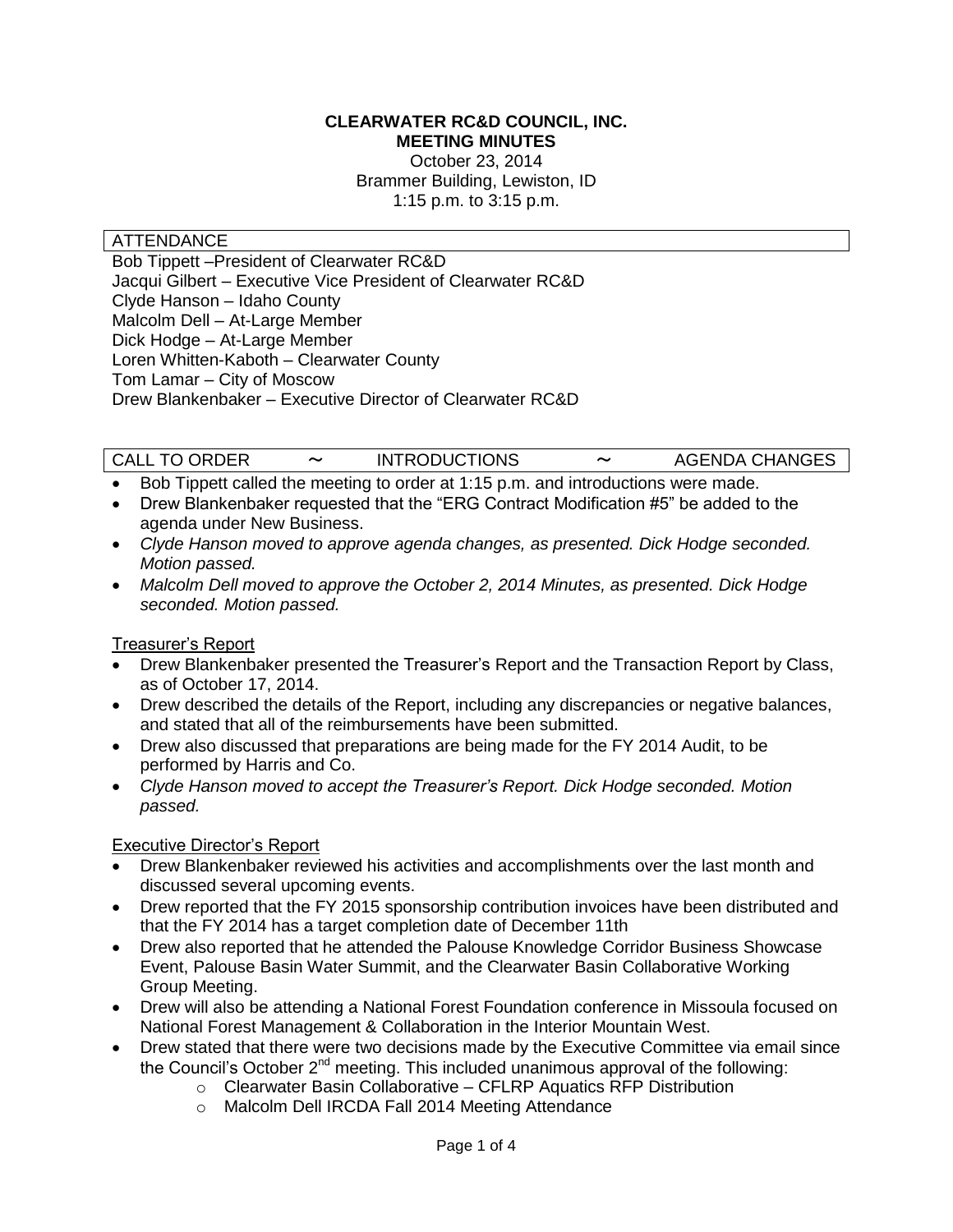# NEW BUSINESS

## Western RC&D Association Outreach Committee

- Malcolm Dell reported that he is now chairing the Western RC&D Association's Outreach Committee.
- Malcolm also explained the award process and the evolving relationships among the State, Western, and National Associations.
- Malcolm requested that members provide feedback on the service activities of the various Associations, especially Western.

## Award Nominations – Western & National Association

- Malcolm Dell reported that award nomination deadlines were approaching and that numerous opportunities exist for the Clearwater RC&D Council.
- Malcolm agreed to check with Andy Gordon regarding Drew's previous award being forwarded to the National Association's award process.
- The Council agreed that award nominations should be made prior to the November 14, 2014 deadline.
- *Malcolm Dell moved that the Council proceed with submitting two award nominations: the Outstanding Council and Outstanding Project categories. Tom Lamar seconded. Motion passed.*

## Financial Review Committee – Member Composition

- Drew provided some background on the current composition of the Financial Review **Committee**
- Drew asked for clarification from the Council whether the current makeup should continue to serve in this capacity.
- The Council agreed that despite recent changes among Officers, the current composition and members appointed should continue to serve on the Financial Review Committee.

# Clearwater Basin Collaborative – Helicopter Services RFQ

- Drew provided an update on the Helicopter Services RFQ, and reported that the deadline for submissions was extended to October 24, 2014.
- Drew reported that three submissions have been received to-date and that a contractor would be selected within two weeks of the closing date.
- This work is to be completed during the months of November and December of this year.

# Clearwater Basin Collaborative – Aquatics RFP

- Drew reported that a Request for Proposals for the Aquatic Habitat Condition Assessment had been distributed and that proposals were due October 17 2014.
- Drew reviewed the proposals that had been submitted prior to the deadline and informed the Council that a selection would be made several weeks after the closing date.
- The Council will need to review and approve a Professional Services Contract prior to the work commencing. The draft contract will most likely be prepared by the Council's December 11, 2014 regular meeting.

## Clearwater Basin Collaborative – Wildlife Biologist RFP

- Drew presented the Request for Proposals for the WHRI Ungulate Research Biologists. Drew reported that the RFP is ready for distribution, given the Council's approval.
- To qualify for consideration, proposals will be due November 14, 2014.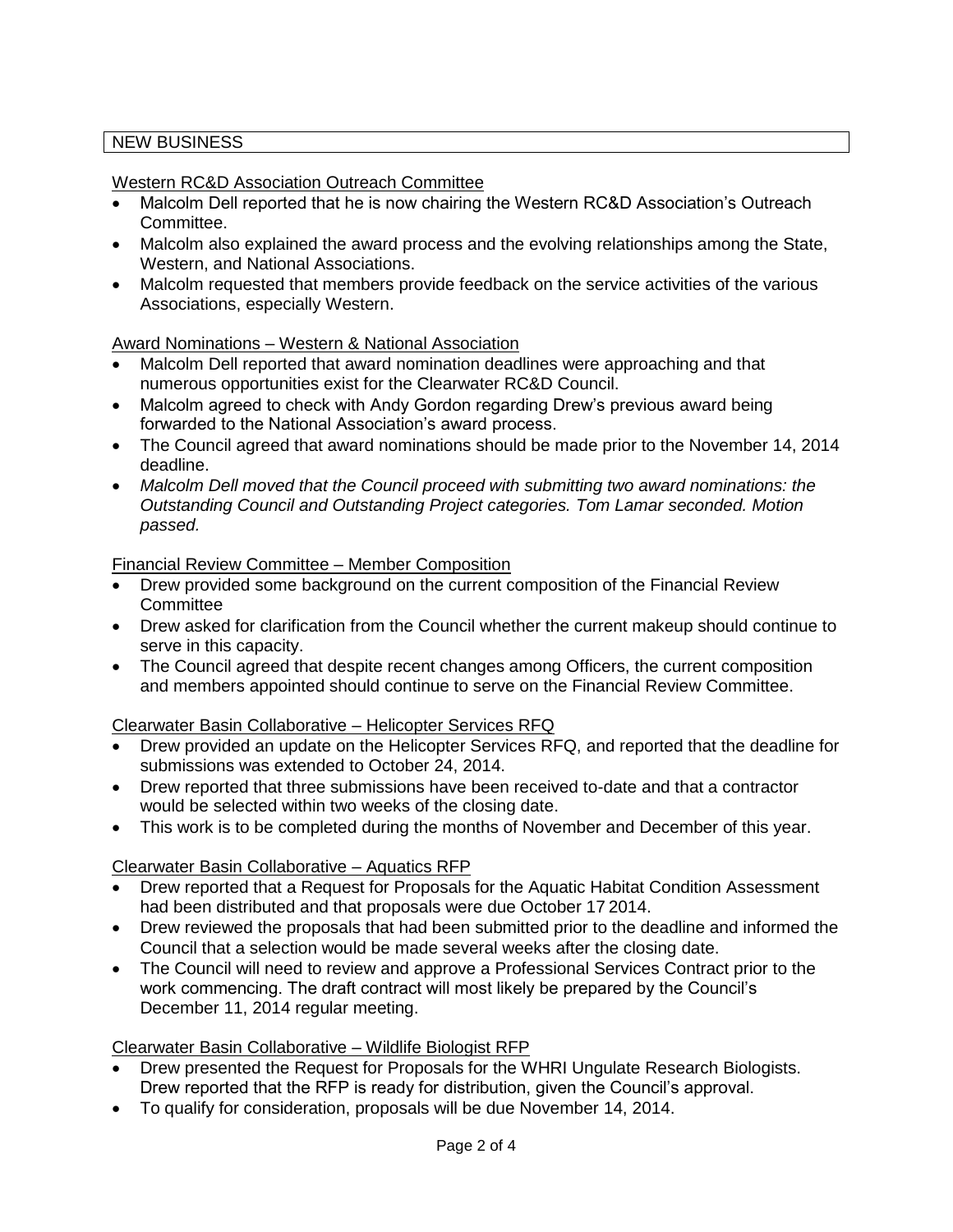- Drew also reported that there were four independent work items that contractors can bid on individually or combined into one proposal.
- *Malcolm Dell moved to approve the distribution of the Wildlife Biologist RFP, as presented. Loren Whitten-Kaboth seconded. Motion passed.*

## Officers Biographies & Photos

- Drew requested that Officers provide a brief biographic paragraph and a photo to be posted on the Council's website.
- Drew reported that this update to the website will begin with Officers, with additional members' information being added later.

## ERG Contract Modification #5

- Drew presented Contract Modification #5 for the Council's existing Professional Services Contract with Ecosystem Research Group and their work on the Economic and Socio-Economic Data Collection and Analysis.
- The contract modification provides for an extension of the deadline to December 30, 2014, as well as additional funding in the amount of \$8,875.00 to provide for the addition of a 5- Year Report on National Indicators.
- The Council discussed the contract modification and agreed that the terms and conditions were acceptable.
- *Malcolm Dell moved to approve the ERG Contract Modification #5, as presented. Clyde Hanson seconded. Motion passed.*

## OLD BUSINESS

## Idaho Nonprofit Center Annual Conference

- Drew provided a review and presentation on his attendance at the Idaho Nonprofit Center's Annual Conference in Boise.
- Drew provided Council members with a number of sources of information and links to various conference presentations and recommended that if there was one event for Council members to attend in 2015, that this Conference would be a great use of resources.
- Drew also presented a special report from Steve Peterson, an economist at the University of Idaho, on an updated Idaho Nonprofit Economic Impact Report.

## COMMITTEE REPORTS

## Financial Review Committee

• No updates were presented.

## Forestry/Fire Committee

No updates were presented.

## Agriculture Committee

• No updates were presented.

## Sustainable Resources Committee

 Jacqui Gilbert reported that the Greater Palouse Meat Producers held a kick-off meeting earlier in October and will have another meeting in November. Jacqui also reported that the